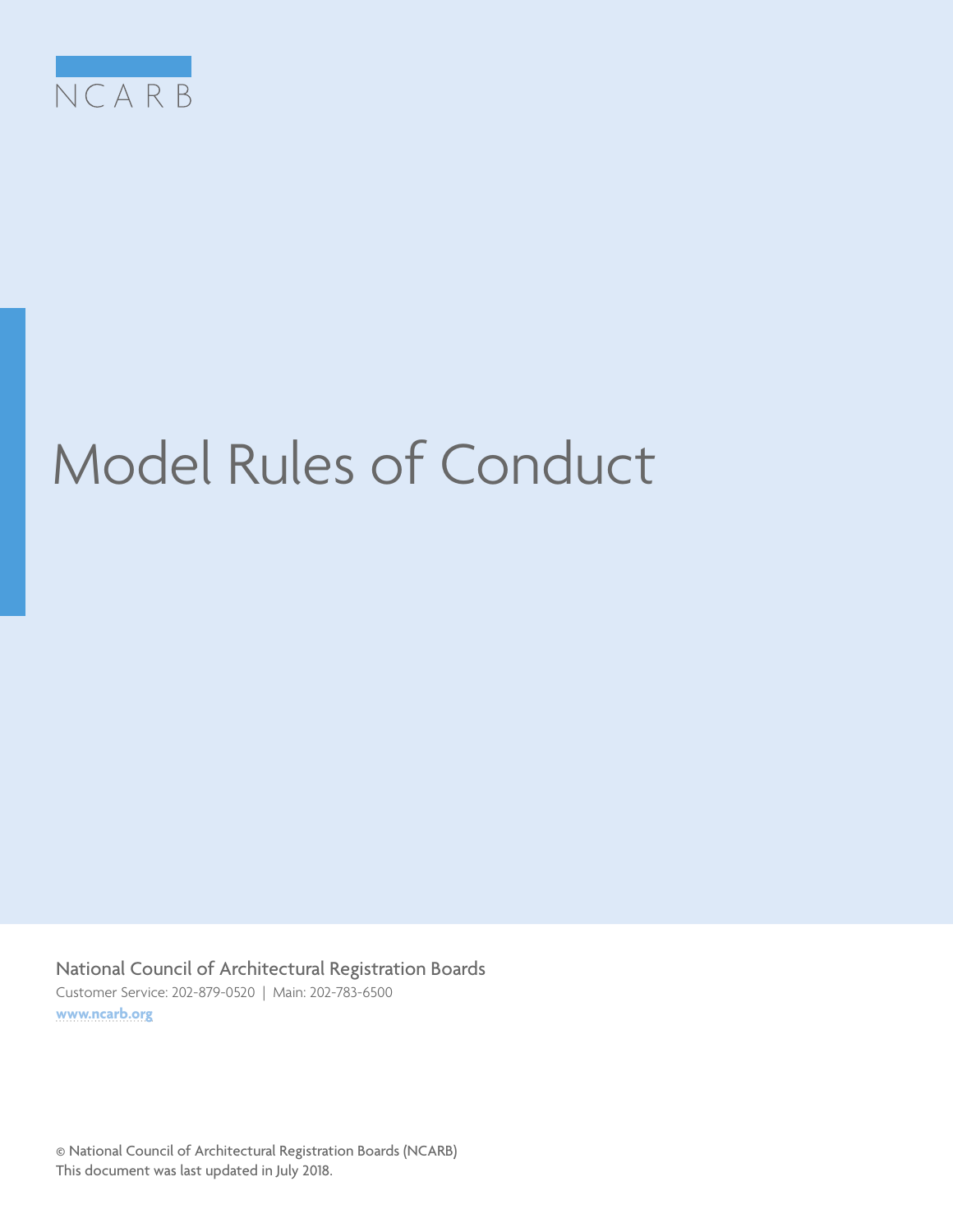### **NCARB MISSION**

NCARB, in collaboration with licensing boards, facilitates the licensure and credentialing of architects to protect the health, safety, and welfare of the public.

### **CORE VALUES**

The National Council of Architectural Registration Boards believes in being:

#### **OPEN**

 Our success depends upon working together. We earn the respect of others by actively partnering, engaging, and collaborating with them. By being transparent and sharing our expertise, approaches, and knowledge, we help create dynamic partnerships that achieve more.

#### **RESPONSIVE**

 By being receptive and quick to react, we demonstrate our natural human desire to be helpful. Our dedication and determination to be straightforward and deliver outstanding service experiences give our customers confidence and drive satisfaction levels upward.

#### **RESTLESS**

 We are sensitive to the diverse and changing needs of our stakeholders. By being proactively curious about new possibilities and the world around us, we advance our knowledge, simplify our processes, and refine our thinking for the benefit of all.

NCARB is a nonprofit corporation comprising the legally constituted architectural registration boards of the 50 states, the District of Columbia, Guam, Northern Mariana Islands, Puerto Rico, and the U.S. Virgin Islands as its members.

*Model Rules of Conduct* National Council of Architectural Registration Boards Customer Service: 202-879-0520 | Main: 202-783-6500 **[www.ncarb.org](http://www.ncarb.org)**

This document was revised in July 2018 and supersedes all previous editions.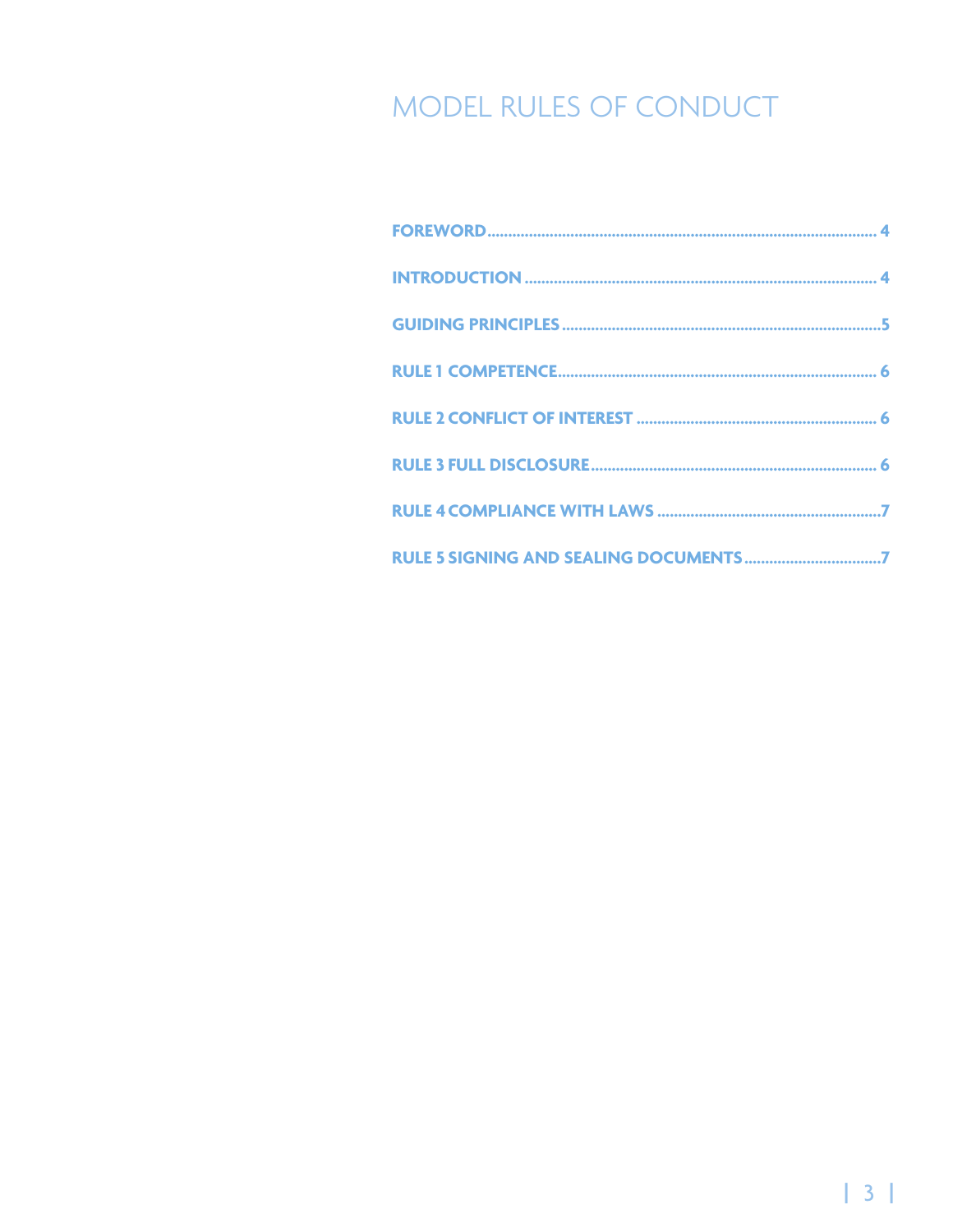### <span id="page-3-0"></span>**FOREWORD**

These *Model Rules of Conduct* are published by the National Council of Architectural Registration Boards (NCARB) as a recommended set of rules for Member Boards—the jurisdictional licensing boards—having the authority to promulgate and enforce rules of conduct applicable to those licensed in their jurisdiction.

### **INTRODUCTION**

In July 1975, following a directive from delegates at its Annual Business Meeting, NCARB began to develop rules on professional conduct that it could recommend to its Member Boards. The committee conducted extensive research, produced several drafts, and conducted reviews with various governmental agencies and professional organizations in March 1976 and again in November 1976. In February 1977, the committee finalized the first version of NCARB's *Model Rules of Conduct* and subsequently gained their acceptance and approval by its Member Boards at the Annual Business Meeting in June 1977.

Over a two-year period, NCARB undertook a study of the conduct rules of various jurisdictions and other learned professions, held indepth interviews with a number of government consumer affairs officials, and carried out other research inquiries. These efforts led to the formulation of NCARB's *Model Rules of Conduct*. Their substance was drawn from the following series of considerations:

- The *Rules*, which will serve as the basis for the regulating and disciplining of architects, should be mandatory rules and should not include aspirational rules that often comprise the codes of professional associations;
- The *Rules* should have as their objective the protection of the public and not the advancement of the interests of the profession of architecture;
- The architect should not be burdened unfairly with rules and expectations that are unreasonable. The public, however, expects to find an architect in a leadership position on a construction project to protect its interests. Consequently, while the architect is primarily enjoined to serve a client's best interests, the architect also has a supervening duty to the public; and
- The *Rules* are intended to set out those areas of behavior for which an architect risks being disciplined, including suspension or revocation of the privilege to practice, by a jurisdictional licensing board.

As a result of these considerations, NCARB's *Model Rules of Conduct*, as approved and recommended to its Member Boards who have the authority to promulgate such rules, center on five areas: competence, conflict of interest, full disclosure, compliance with laws, and signing and sealing documents. Over time, NCARB's *Model Rules of Conduct* have been revised to ensure they remain relevant to contemporary practice and to ensure the expected professional and ethical conduct of architects found in law remains focused on the protection of the health, safety, and welfare of the public.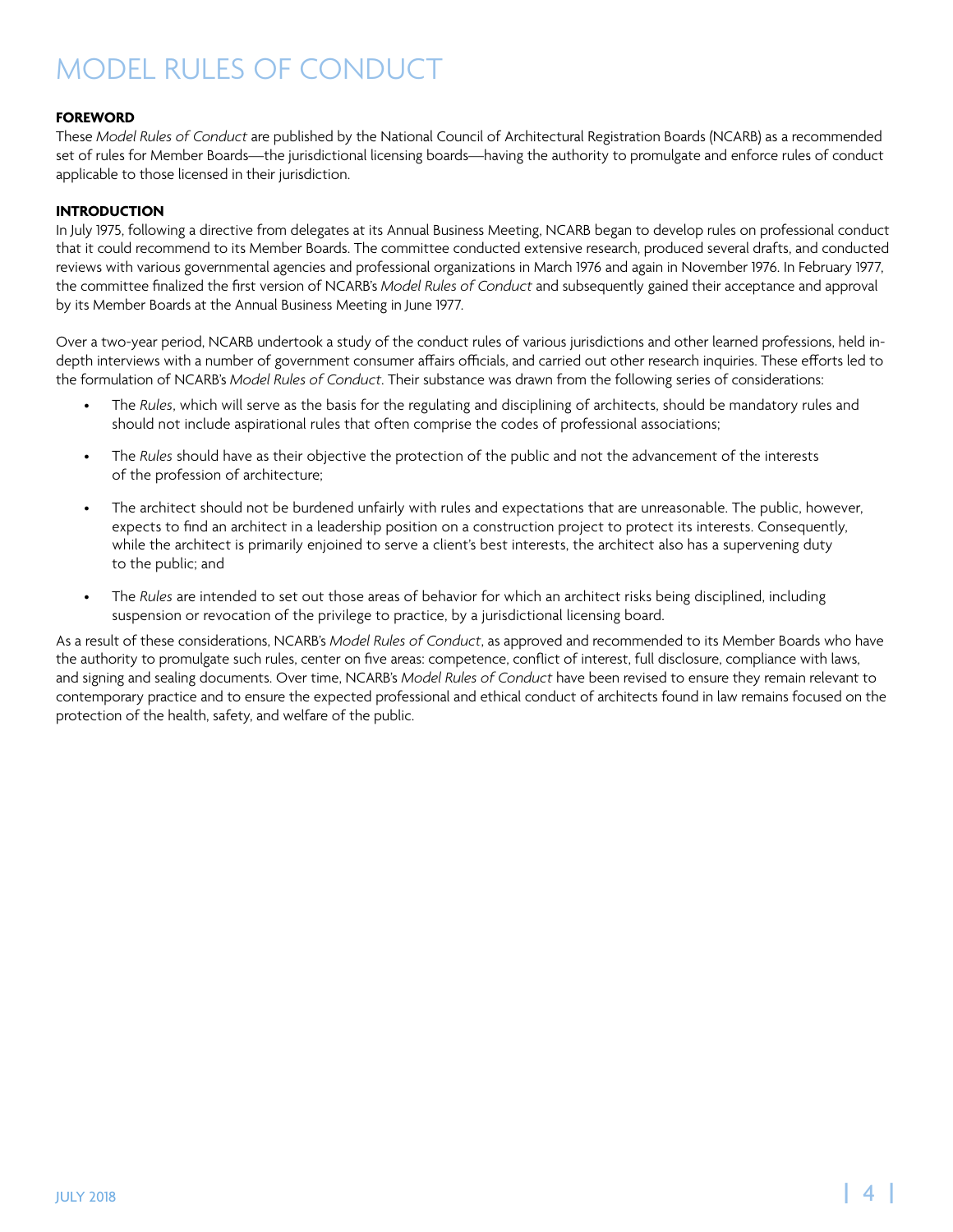### <span id="page-4-0"></span>**GUIDING PRINCIPLES FOR THE DEVELOPMENT OF NCARB'S** *MODEL RULES OF CONDUCT*

- A. A set of rules of conduct, which will be the basis for regulating and disciplining members of the profession, should be mandatory rules and should not include those aspirational rules that are often found in a list of obligations promoted by a professional association.
- B. The objective of these *Model Rules of Conduct* is the protection of the public health, safety, and welfare. There are two general areas of concern. First, non-architects (beginning with the client and including all other members of the construction industry) dealing with an architect should be protected against misrepresentation, fraud, and deceit. Second, the users of a project on which the architect has worked must be protected from a building which is unsafe.
- C. These *Model Rules of Conduct*, when referenced to "law," are concerned only with violations of U.S. law and not with violations of the laws of other nations. It would be extremely difficult for a jurisdictional licensing board to obtain suitable evidence of the interpretation of foreign laws and it is not unusual for such laws to be at odds with the laws of the United States.
- D. These *Model Rules of Conduct* address the conduct of the architect irrespective of the architect's having been convicted under a criminal law. An architect is subject to discipline by the jurisdictional licensing board whether or not the architect has been convicted by a court of law.
- E. The public views the architect as the primary registered design professional involved in the planning and design of a building project and relies on the architect to help safeguard the public interest. While architects are obligated to defend vigorously the position of their clients, architects may be compelled to insist on positions that are not in their clients' interest in order to protect the health, safety, and welfare of the public.
- F. The public expects that professions will be guided by a commonly accepted standard of conduct and that architects will assume a primary role in ensuring ethical conduct by their colleagues. For example, this principle is the foundation of the requirements to report violations found in Rule 3.9. An architect's accountability in this regard extends to the actions of parties external to their practice and to their practice colleagues. Accordingly, for the purposes of these *Model Rules of Conduct*, any architect who, alone or with others, is in charge of a firm's architectural practice will be deemed to have violated these rules if the firm has violated these rules.
- G. Architects who act as Architectural Experience Program (AXP) Supervisors of candidates for licensure play a critical role in the protection of the public and a central role in the training of future license holders. NCARB and the jurisdictional licensing boards rely on AXP Supervisors to both confirm that the expected experience has been gained and to serve as the primary "quality assurance" guarantor regarding the efficacy of the candidate's experience. Accordingly, these *Model Rules of Conduct* include several provisions intended to protect the integrity of the experience verification process and other elements of the qualifications reporting system that jurisdictional licensing boards rely on when making licensure decisions.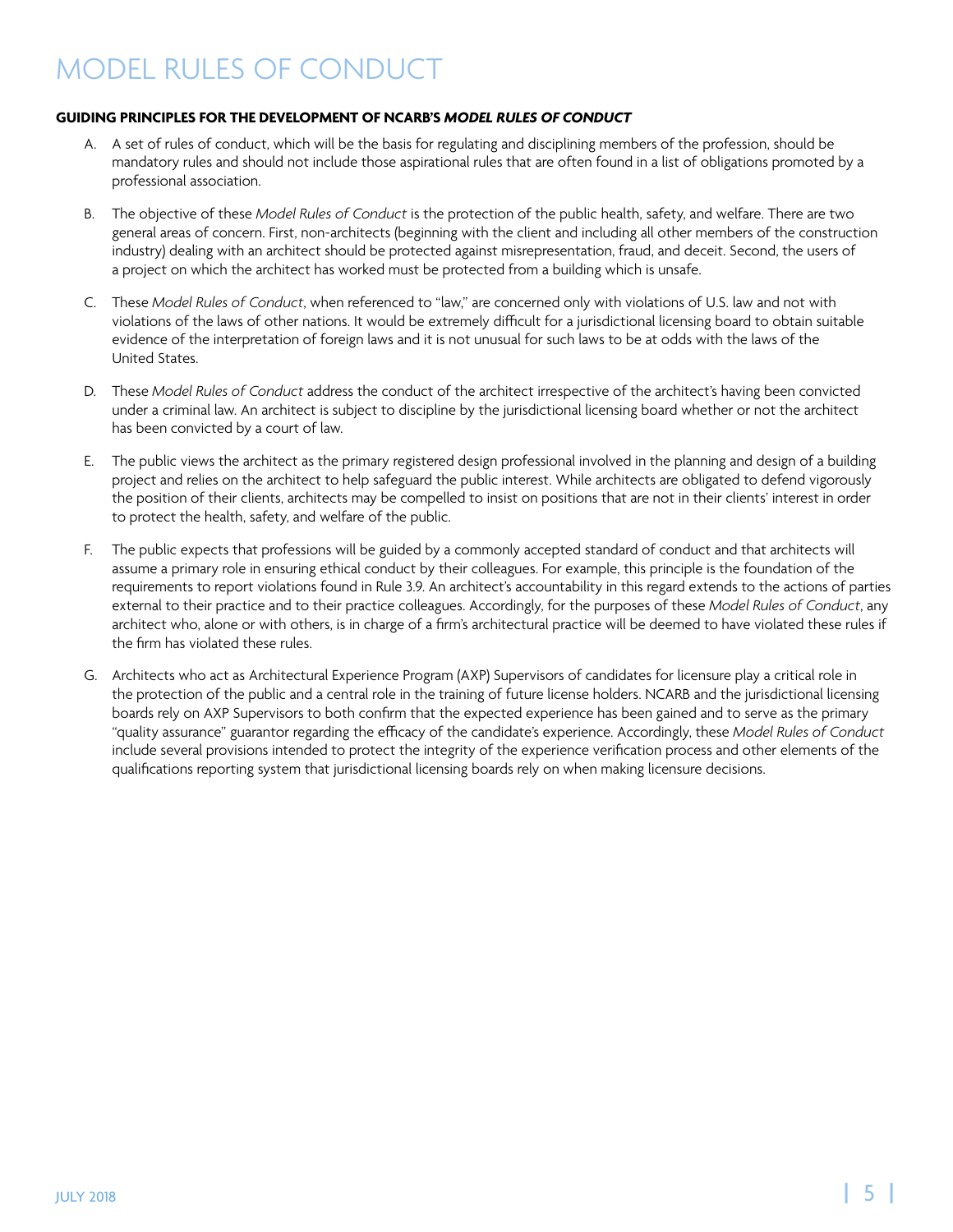### <span id="page-5-0"></span>**RULE 1 COMPETENCE**

- 1.1 In practicing architecture, an architect's primary duty is to protect the public's health, safety, and welfare. In discharging this duty, an architect shall act with reasonable care and competence, and shall apply the knowledge and skill ordinarily applied by architects in good standing, practicing in the same locality.*<sup>1</sup>*
- 1.2 In designing a project, an architect shall take into account the applicable federal, state, and local building laws and regulations. While an architect may rely on the advice of other professionals (e.g., attorneys, engineers, and other qualified persons) as to the intent and meaning of such laws and regulations, once having obtained such advice, an architect shall not knowingly design a project in violation of such laws and regulations.
- 1.3 An architect shall perform professional services only when the architect, together with those whom the architect may engage, has the necessary knowledge and skill in the specific technical areas involved.
- 1.4 An architect shall not be permitted to practice architecture if, in the Board's judgment, the architect's professional competence is substantially impaired. The assessment of impairment should be performed by an appropriately qualified professional.*<sup>2</sup>*

### **RULE 2 CONFLICT OF INTEREST**

- 2.1 An architect shall not accept compensation in connection with services from more than one party on a project unless the circumstances are fully disclosed and waived in writing by all parties.
- 2.2 An architect shall not solicit or accept compensation from material or equipment suppliers for specifying or endorsing their products in connection with a project. As used herein, "compensation" shall not mean customary and reasonable business hospitality, entertainment, or product education.*<sup>3</sup>*
- 2.3 An architect shall not perform professional services in the face of a conflict of interest that is not fully disclosed and waived in writing by all parties. An architect has a conflict of interest when:
	- (a) the architect has or may acquire a financial or other interest in the project, someone participating in it, or any component of it; or
	- (b) the architect's judgment may be adversely affected by a relationship with another party.
- 2.4 An architect, when acting by agreement of the parties as the independent interpreter of building contract documents or as the judge of contract performance, shall render decisions impartially.*<sup>4</sup>*
- 2.5 An architect serving as an AXP Supervisor for a candidate for licensure shall not have, nor enter into, any relationship with the candidate that would interfere with the objectivity of the AXP Supervisor's certification of the candidate's experience.*<sup>5</sup>*

### **RULE 3 FULL DISCLOSURE**

- 3.1 An architect shall not make statements that are misleading, deceptive, or false.
- 3.2 An architect making public statements on architectural matters shall disclose if the architect is being compensated for making such statements or has an economic interest in the issue.
- 3.3 An architect shall not misrepresent the architect's qualifications, capabilities, and experience or that of the architect's firm.
- 3.4 An architect shall not misrepresent or overstate the scope of the architect's responsibility in connection with work for which the architect or the architect's firm is claiming credit.
- 3.5 If, in the course of an architect's work on a project, the architect becomes aware of a decision made by the architect's employer or client, against the architect's advice, which violates applicable federal, state, or local building laws and regulations and which will, in the architect's judgment, materially and adversely affect the health and safety of the public, the architect shall:<sup>6</sup>
	- (a) refuse to consent to the decision, and
	- (b) report the decision to the official charged with enforcement of building laws and regulations, and
	- (c) in circumstances where the architect reasonably believes that other such decisions will be taken notwithstanding the architect's objection, terminate the provision of services with reference to the project unless the architect is able to cause the matter to be resolved by other means.

*<sup>1</sup> This rule is based on the common law "standard of care" that has been accepted by courts in this country for over 100 years in judging the performance of architects.*

*<sup>2</sup> This rule empowers the Board to act preemptively in the interest of public health, safety, and welfare when the Board becomes aware of an architect's impaired competence rather than waiting until the impaired competence causes harm.*

*<sup>3</sup> Unlike Rule 2.1, this rule does not provide for waiver by agreement. Customary and reasonable business hospitality, entertainment, and product education may be determined by jurisdictional ethics laws, company policies, and tax guidelines.*

<sup>4</sup> *This rule governs the construction industry relationship where the architect is to act impartially as the interpreter of building contract documents and/ or the judge of contract performance, even though paid by the owner. The rule recognizes that these roles are not inevitable and that there may be circumstances (for example, where the architect has an interest in the owning*  entity) in which the architect may appropriately decline to act in either of *these two roles.*

*<sup>5</sup> AXP Supervisors are required to balance their duty to protect the public with their role in licensure candidate development. Balancing these duties makes the AXP Supervisors' objectivity critical.*

De determined by jurisdictional ethics laws, company policies, and tax guidelines. Unling the course of construction that are the obligation of the contractor. *<sup>6</sup> In the circumstances described, the architect is compelled to report the matter to the appropriate building official even though to do so may adversely affect the client's interests. The rule specifically intends to exclude matters of safety during the course of construction that are the obligation of the contractor.*